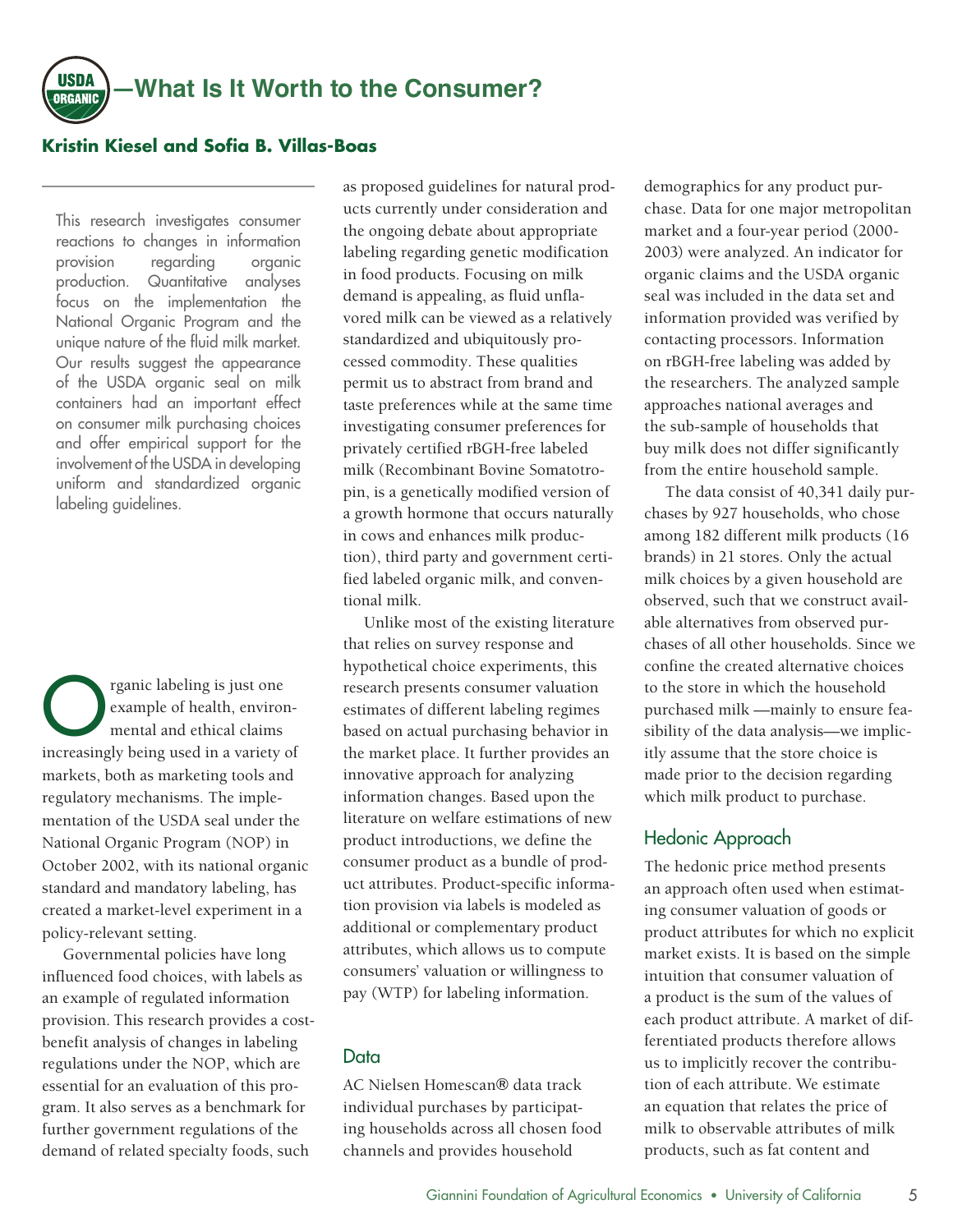### Table 1: Estimated Consumer Surplus Measures (in cents)

| <b>Estimated Average</b>                 |                     |                      |                                      |        |
|------------------------------------------|---------------------|----------------------|--------------------------------------|--------|
| <b>Consumer Valuation</b>                | <b>Observations</b> | Mean                 | 95% Confidence Interval <sup>2</sup> |        |
| Unrestricted consumer surplus            | 927                 | $249.90***$<br>0 379 | 249.160                              | 250.57 |
| Restricted consumer surplus <sup>1</sup> | 927                 | $226.56***$<br>0.39  | 225.7928                             | 227.33 |
| Consumer surplus difference              | 927                 | $23.34***$<br>0.20   | 22.95                                | 23.74  |

*Note: Values are averaged across households, \*, \*\*, and \*\*\* denote values that are statistically different from 0 at the 10%, 5%, and 1% level.*

*1 These values correspond to the counterfactual that restricts the household choice by excluding organic milk carrying the USDA seal.*

*2 Standard errors and 95% confidence intervals were computed using a nonparametric bootstrapping procedure with 20 repetitions.*

# Figure 1. Distribution of Estimated Consumer Surplus 20 15 Percent of Panel Households Percent of Panel Households10 5 0 0 20 40 60 80 *Source: Graphs by incmean* Consumer Surplus in Cents

container size, as well as unobserved product attributes such as organic. Estimated parameters can therefore recover the WTP for each individual product characteristic. The average WTP for changes in labeling regulations can be estimated directly, as the USDA organic seal is included as one additional relevant product attribute. We utilize variation of organic milk products in this regard, as all organic products had to be certified after the implementation of the NOP, but the display of the USDA seal is voluntary.

Our estimates of average WTP for product attributes indicate that consumers are willing to pay a premium for half gallon containers, whole fat content and lactose-free milk, as well as for all

of the labels that address health and environmental-related concerns. Some consumers are willing to pay an extra \$1.92 per gallon for organically-labeled milk, which increases to \$2.24 in the period following labeling changes. These price premiums correspond to a 39.4 percent and a 45.8 percent price increase. Products that carry the USDA organic seal do not significantly differ in terms of price premiums from organic milk prior to the implementation of the NOP, but consumers are estimated to pay an extra 63 cents per gallon once the seal was added to milk containers. Although, the WTP for organic milk increased over time, this estimate is about twice as large as the estimated yearly organic time trend,

and amounts to an 11.4 percent price increase. Milk that carries an rBGH-free label is estimated to sell at a price premium of 22 cents per gallon (9.6 percent) prior to the implementation of the NOP. This premium increases to 37 cents (14.3 percent) post introduction.

## Random Utility Logit Approach

In this approach, we estimate a statistical model focusing on consumers' choices among milk products. The probability of choosing a specific milk product is estimated, with the underlying structural model based upon a random utility framework. Product attributes, product price, as well as a random term are assumed to linearly enter the utility derived from a specific product choice. A household is assumed to choose the milk product that yields the highest utility.

This specification also allows quantifying if and by how much (in monetary terms) consumers are better off by these labeling changes. This measure is computed using estimated regression coefficients and simulating consumer choice if labeling would have not taken place.

Results indicate that a one percent increase in price is estimated to decrease the probability that the milk product will be chosen by 0.59 percent. Labeling a milk product as organic has significant and very sizable effects. It increases the average choice probability by 12.0 percent. And while milk products that added the USDA labeling seal after the NOP went into effect were more likely to be chosen prior to these labeling changes (8.7 percent), this effect almost doubled to 16.1 percent when consumers could observe the seal on milk containers. Again, we see an increase in the probability of organic milk being chosen over time, but this difference in choice probabilities cannot be attributed to a general trend of increased organic purchases alone. Organic milk products that did not carry the USDA seal do not portray the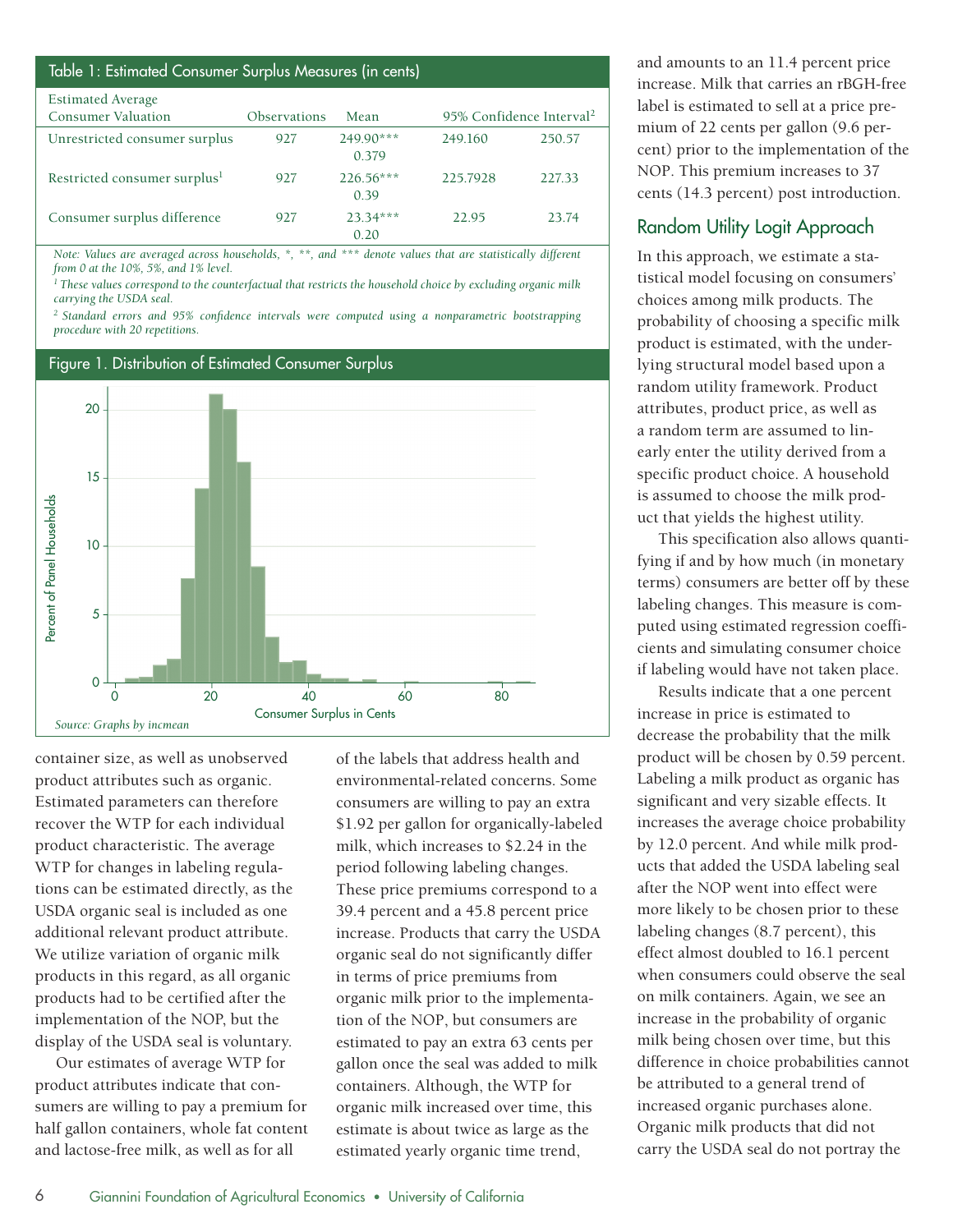same increase. We also account for the fact that milk products carrying the USDA seal might have been more likely to be chosen prior to the implementation of the NOP. Milk products that were not labeled as organic but carried rBGH-free labels on the other hand were found to be less likely to be chosen in the time period we analyze. These results are contrary to earlier studies that also use earlier time periods and might indicate that consumers do not focus on these attributes as much or that they find information on organic production more reliable. USDA certified organic milk has to be rBGH-free, while the rBGH-free label is based on voluntary information provision by the processor only.

Table 1 summarizes estimated consumer benefits. On average, the estimates suggest that households value the USDA organic seal at 23 cents per gallon of organic milk purchased. However, the benefits for a specific consumer depend on whether and how frequently he purchases organic milk. When looking at the distribution of this measure across households (Figure 1), we find that this measure ranges from two to 86 cents, and therefore also includes the hedonic price function estimate of 63 cents.

## Preference Heterogeneity

Expanding on the idea, that some consumers might benefit more from these labeling regulations than others, we are also investigating observable differences across households that purchase organic versus conventional milk, as well as households that purchase organic milk in general and households that purchase organic milk products carrying the USDA seal. As a first step, demographics across households are compared graphically, with selective comparisons presented in Figures 2 through 4.

Income levels increase preferences for organic products as they allow a



household to consider additional product characteristics beyond price and nutritional value. In figure 2, this is illustrated by taller bars (or a higher percentage of households) in the higher income brackets for households purchasing organic milk (right graph). Figure 3 shows significant differences regarding education levels. The proportion of households with a college-level education is significantly higher for households that purchase organic milk. Again, this is illustrated by taller bars for the *graduated college* and *post college grad* category in the right-hand graph.

*Source: Graphs by orghhid*

10

 $\Omega$ 

 $0$  1 2 3 4 5 6  $0$  1 2 3 4 Female Education

> Regarding labeling preferences, Figure 4 (page 8) shows potentially interesting differences that might relate to informational effects. With regards to household composition, single males are more likely to purchase milk with the USDA seal; however, this same difference is not detected for single females. Households that purchase milk carrying the USDA seal include a higher proportion of single mothers on the other hand, which could mean that they were less informed about organic production prior to the NOP due to time constraints.

Graduated college 5 Post college grad 6 No female head or unknown

0

 $\overrightarrow{5}$  $\ddot{6}$